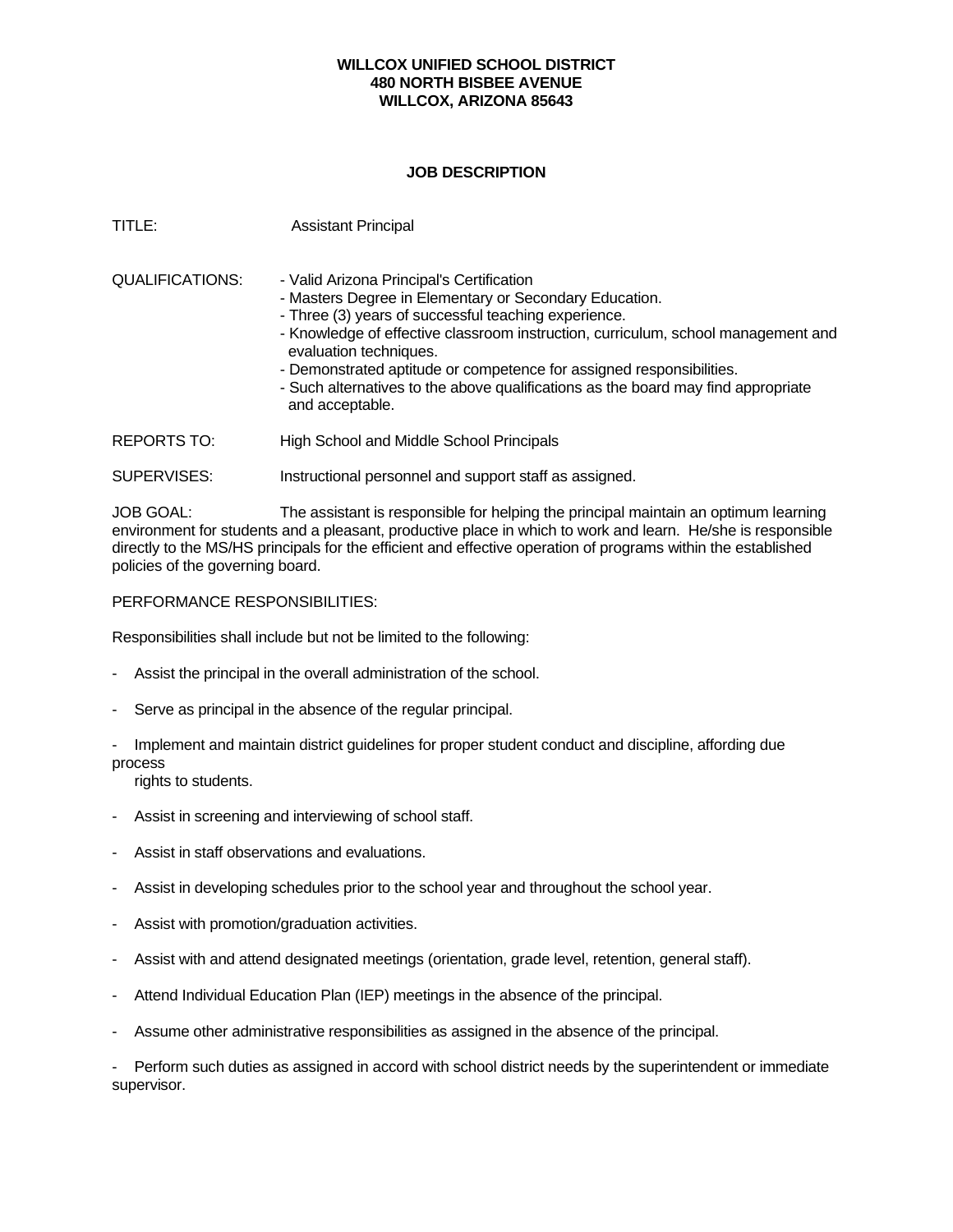#### PHYSICAL TASKS:

Requires hearing and vision (corrected) in normal range necessary to perform required tasks.

#### TERMS OF EMPLOYMENT:

- 10 months per year
- 2 personal days per year
- 10 sick leave days per year
- Holiday/recess days are per teacher calendar, plus Memorial Day

#### EVALUATION:

- Performance of this job will be evaluated in accordance with provisions of the board's policy on evaluation of professional staff (GCO).

| APPROVED BY: | SUPERINTENDENT | DATE. | 7/10/00 |
|--------------|----------------|-------|---------|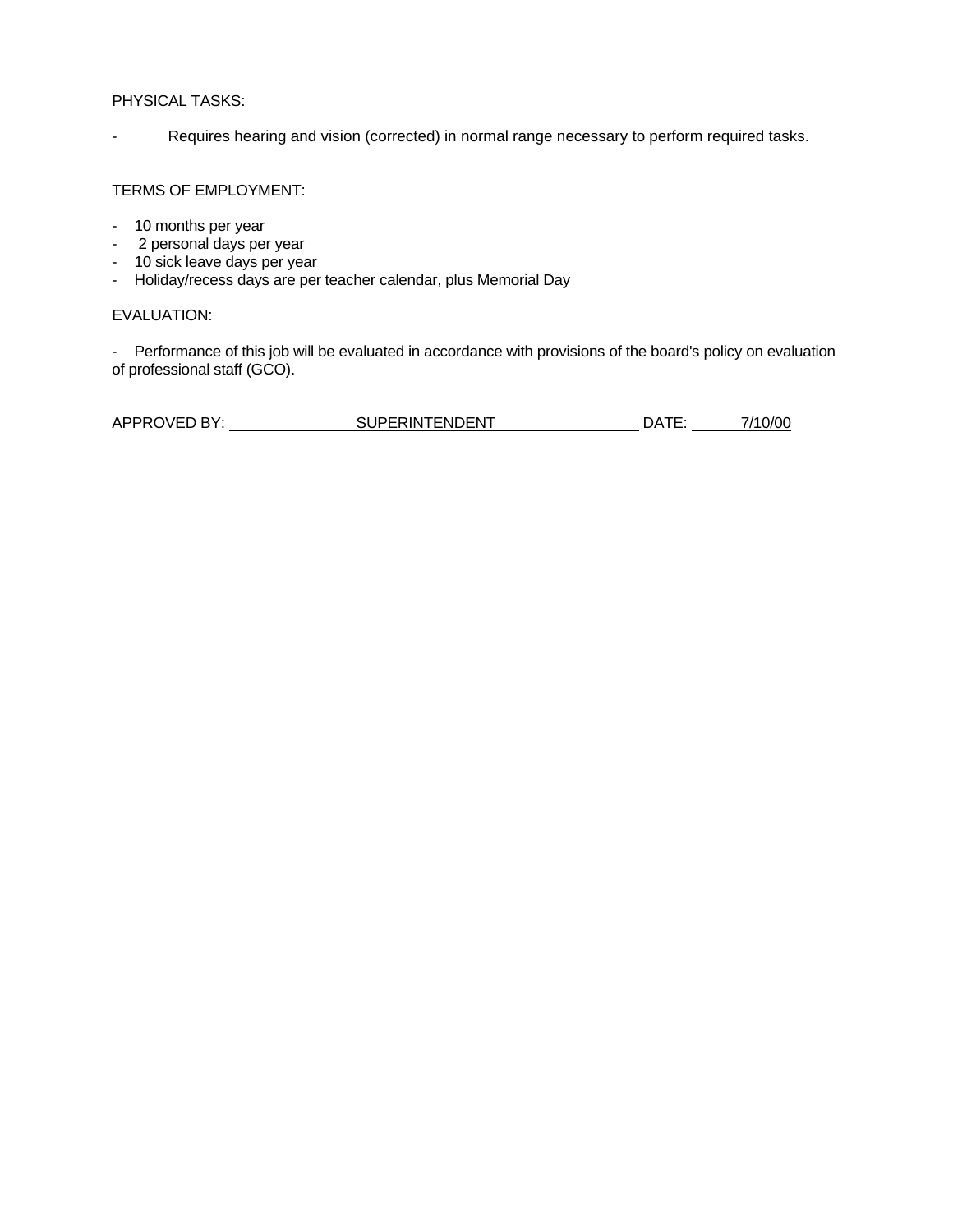#### **WILLCOX UNIFIED SCHOOL DISTRICT 480 NORTH BISBEE AVENUE WILLCOX, ARIZONA 85643**

## **JOB DESCRIPTION**

#### **TITLE:**

Athletic Director

## **POSITION SUMMARY/JOB GOAL:**

Provide for overall leadership and coordination among the various sports to facilitate programs that provide students worthwhile learning experiences. To organize, coordinate and evaluate the total high school athletic program while providing leadership and direction to the coaching staff.

## **REQUIREMENTS:**

Arizona Administrative Certificate or evidence of eligibility to be certified by the AZ Department of Education before the commencement of the school year. Previous coaching experience required. Bilingual skills preferred. First Aid certification required.

#### **REPORTS TO:**

Superintendent and Principal

#### **ESSENTIAL FUNCTIONS: (THE LIST OF ESSENTIAL FUNCTIONS IS NOT EXHAUSTIVE AND MAY BE SUPPLEMENTED)**

- Responsible for overseeing the coaches at each location.
- Primary contact for explaining and promoting the athletic program to the principal, faculty, student body and school patrons.
- Coordinates the scheduling of all athletic events and arrangements for the appropriate transportation.
- Responsible for the coordination and planning for the athletic budget
- Oversees the practices times and sites.
- Facilitates tournament management
- Manages coaching staff and performs all coaching performance assessments
- Attend the athletic events whenever possible and will work in conjunction with the coaching staff to ensure all home events are attended
- Work with coaches and principals in problems of discipline concerning athletics. Will also maintain a file of all athletic suspensions and expulsions from teams in regard to giving each athlete "due process".
- Responsible for distribution of athletic insurance forms to all athletes
- Maintains physical exam files for each student athlete involved in athletics.
- Keep the release and participation information form on file for two years after the individual graduates.
- Contracts all game officials for home events.
- Act as a tournament manager for all league and tournament playoff activities that are held at the school district.
- Maintain an active program that promotes sportsmanship and welcome the competing teams and guests.
- Liaison between coaches and the athletic boosters club.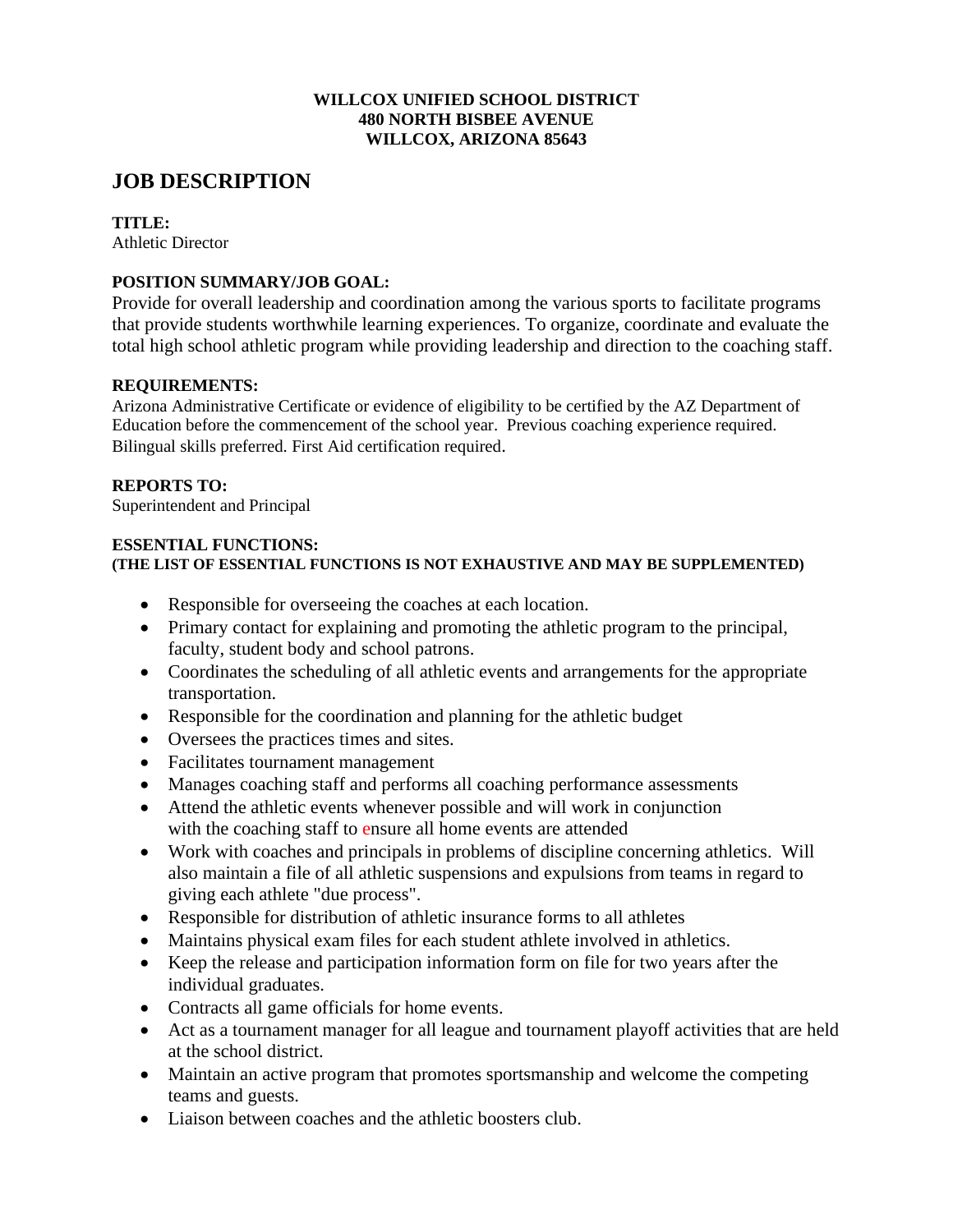- Maintain close communication with the principal for purposes of concurrence in direction-setting and problem-solving.
- Plan and conduct student/parent orientation for all sports which will cover the potential for injury, expected student/fan conduct, coach responsibilities, complaint/grievance procedures, and opportunity for parent/fan input.
- Plan and monitor coaching travel and training.
- Procure necessary assistance to assure efficient facilitation of games.
- High school and middle school athletic directors will coordinate activities and responsibilities with frequent communication.
- Such other functions appropriate to the athletic directorship, AIA mandates, or that may be assigned by administration.

## **PHYSICAL TASKS:**

Work involves the performance of duties where physical exertion is required to supplement normal sedentary work. Will be asked to work standing up and engage in walking/jogging for long stretches of time. Occasional lifting and carrying of objects up to 40 pounds may be required. Work involves sitting for extended periods of time, moving from one location to another, reaching, stooping, climbing, bending and holding and grasping. Visual weakness must not prohibit performance of job duties. Verbal communicative ability may are required of public contact positions.

## **MENTAL TASKS:**

Communicates, comprehends. Develops, plans and evaluates school programs and curriculums. Collaborates with staff to coordinate school events. Analytical problem solving and creative thought process.

## **EQUIPMENT, AIDS, TOOLS AND MATERIALS:**

Uses office equipment such as telephone, computer, printer, copier and audio/visual presentation equipment.

## **WORKING CONDITIONS:**

Works indoors, office/school environment, exposure to noise. Outdoors in all types of weather conditions. Extensive contact with employees, students and public

## **EVALUATION:**

Performance of this job will be evaluated in accordance with the board's policy on evaluation of professional staff (GDO).